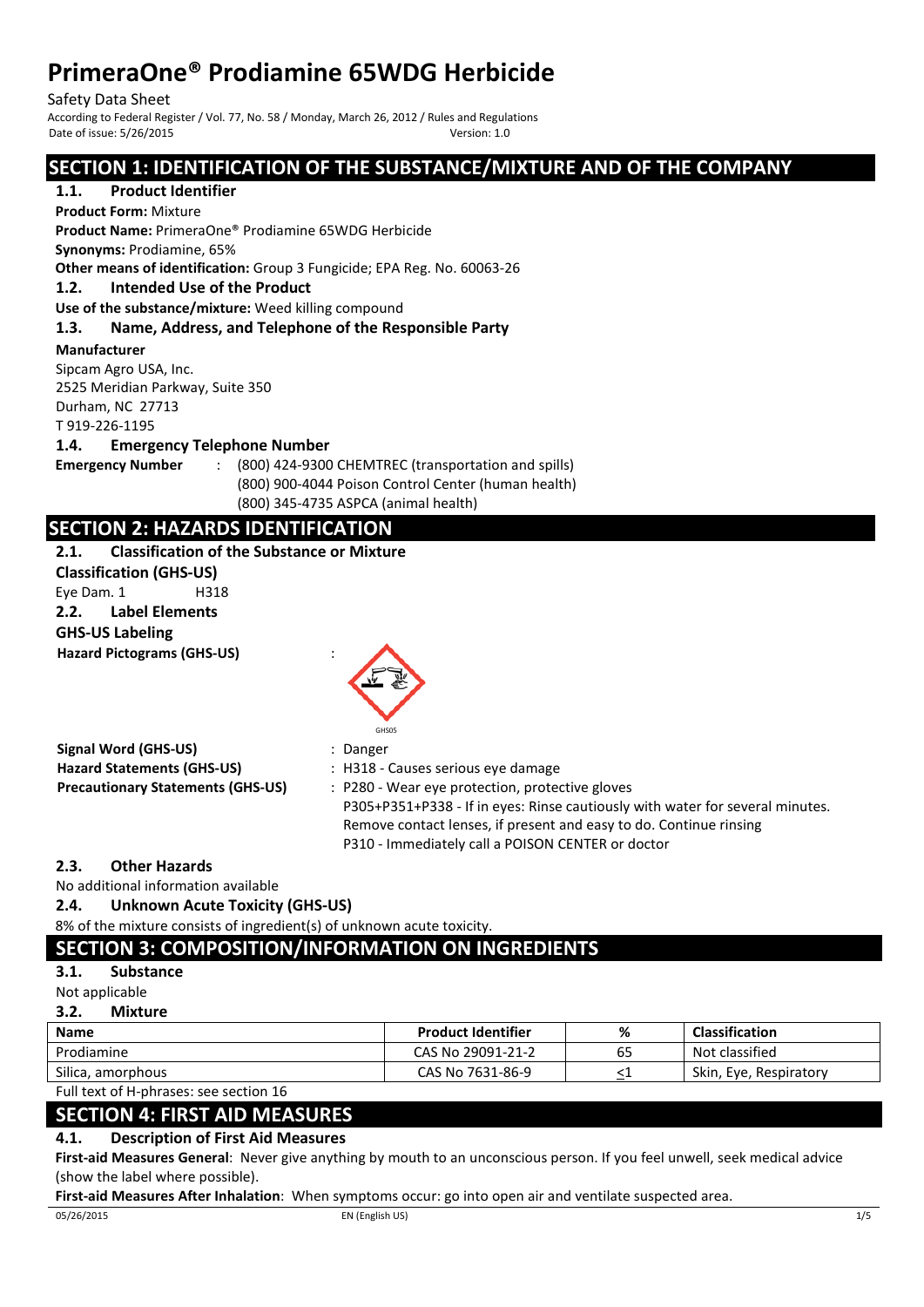Safety Data Sheet

According to Federal Register / Vol. 77, No. 58 / Monday, March 26, 2012 / Rules and Regulations

**First-aid Measures After Skin Contact**: Remove contaminated clothing. Drench affected area with water for at least 15 minutes. **First-aid Measures After Eye Contact**: Rinse cautiously with water for several minutes. Remove contact lenses, if present and easy to do. Continue rinsing.

**First-aid Measures After Ingestion**: Rinse mouth. Do NOT induce vomiting. Obtain emergency medical attention. IF SWALLOWED: Immediately call a POISON CONTROL CENTER or doctor/physician.

#### **4.2. Most important symptoms and effects, both acute and delayed**

**Symptoms/Injuries:** Causes serious eye damage.

**Symptoms/Injuries After Inhalation:** Dust of the product, if present, may cause respiratory irritation after an excessive inhalation exposure.

**Symptoms/Injuries After Skin Contact:** May cause an allergic reaction in sensitive individuals. May cause skin irritation. **Symptoms/Injuries After Eye Contact:** Causes serious eye damage.

**Symptoms/Injuries After Ingestion:** May be harmful if swallowed.

**4.3. Indication of Any Immediate Medical Attention and Special Treatment Needed**

If medical advice is needed, have product container or label at hand.

## **SECTION 5: FIREFIGHTING MEASURES**

#### **5.1. Extinguishing Media**

**Suitable Extinguishing Media:** Alcohol foam, carbon dioxide, dry chemical, water spray, fog. Use extinguishing media appropriate for surrounding fire.

**Unsuitable Extinguishing Media:** Do not use a heavy water stream. A heavy water stream may spread burning fire.

#### **5.2. Special Hazards Arising From the Substance or Mixture**

**Fire Hazard:** Not considered flammable but may burn at high temperatures.

**Explosion Hazard:** Product is not explosive.

**Reactivity:** Hazardous reactions will not occur under normal conditions.

#### **5.3. Advice for Firefighters**

**Firefighting Instructions:** Exercise caution when fighting any chemical fire.

**Protection During Firefighting:** Do not enter fire area without proper protective equipment, including respiratory protection. **Other information:** Do not allow run-off from fire fighting to enter drains or water courses. De-contaminate equipment or

## materials involved in pesticide fires.

# **SECTION 6: ACCIDENTAL RELEASE MEASURES**

#### **6.1. Personal Precautions, Protective Equipment and Emergency Procedures**

**General Measures**: Handle in accordance with good industrial hygiene and safety practice.

#### **6.1.1. For Non-emergency Personnel**

**Protective Equipment:** Use appropriate personal protection equipment (PPE).

**Emergency Procedures:** Evacuate unnecessary personnel. Evacuate unnecessary personnel.

#### **6.1.2. For Emergency Responders**

**Protective Equipment:** Equip cleanup crew with proper protection. Use appropriate personal protection equipment (PPE). **Emergency Procedures:** Ventilate area.

#### **6.2. Environmental Precautions**

Prevent entry to sewers and public waters.

#### **6.3. Methods and Material for Containment and Cleaning Up**

**For Containment:** Contain any spills with dikes or absorbents to prevent migration and entry into sewers or streams.

**Methods for Cleaning Up:** Clear up spills immediately and dispose of waste safely.

**6.4. Reference to Other Sections**

See heading 8, Exposure Controls and Personal Protection.

## **SECTION 7: HANDLING AND STORAGE**

#### **7.1. Precautions for Safe Handling**

**Hygiene Measures:** Handle in accordance with good industrial hygiene and safety procedures. Wash hands and other exposed areas with mild soap and water before eating, drinking, or smoking and again when leaving work. Do no eat, drink or smoke when using this product.

#### **7.2. Conditions for Safe Storage, Including Any Incompatibilities**

**Storage Conditions:** Store in a dry, cool and well-ventilated place. Keep container closed when not in use.

**Incompatible Products:** Strong acids. Strong bases. Strong oxidizers.

**Storage Area:** Store locked up.

#### **7.3. Specific End Use(s)** Weed killing compound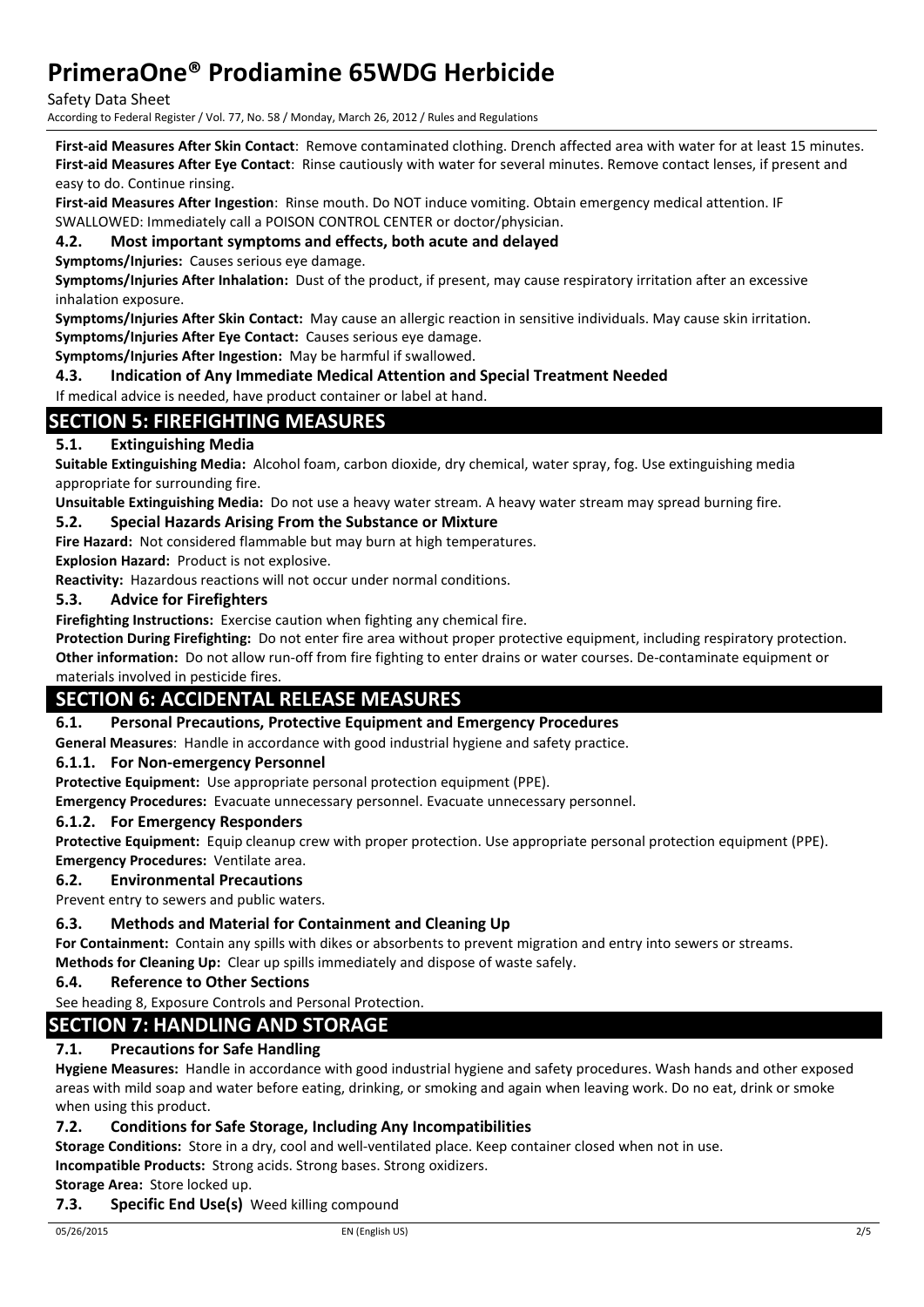Safety Data Sheet

According to Federal Register / Vol. 77, No. 58 / Monday, March 26, 2012 / Rules and Regulations

# **SECTION 8: EXPOSURE CONTROLS/PERSONAL PROTECTION**

#### **8.1. Control Parameters**

| Silica, amorphous (7631-86-9) |                                      |                  |  |
|-------------------------------|--------------------------------------|------------------|--|
| <b>USA NIOSH</b>              | NIOSH REL (TWA) (mg/m <sup>3</sup> ) | $6 \text{ mg/m}$ |  |
| <b>USA OSHA</b>               | OSHA PEL (TWA) (mg/m <sup>3</sup> )  | 80 mg/m3/%SiO2   |  |

#### **8.2. Exposure Controls**

**Appropriate Engineering Controls** : Emergency eye wash fountains and safety showers should be available in the immediate vicinity of any potential exposure.

#### Personal Protective Equipment : Protective goggles. Gloves.



| <b>Hand Protection</b>        | : Wear chemically resistant protective gloves.                              |
|-------------------------------|-----------------------------------------------------------------------------|
| <b>Eve Protection</b>         | : Chemical goggles or safety glasses.                                       |
| <b>Respiratory Protection</b> | : In case of insufficient ventilation, wear suitable respiratory equipment. |
| <b>Other Information</b>      | : When using, do not eat, drink or smoke.                                   |

# **SECTION 9: PHYSICAL AND CHEMICAL PROPERTIES**

| 9.1. | <b>Information on Basic Physical and Chemical Properties</b> |  |  |  |  |
|------|--------------------------------------------------------------|--|--|--|--|
|------|--------------------------------------------------------------|--|--|--|--|

| <b>Physical State</b>                                                | : Solid                           |
|----------------------------------------------------------------------|-----------------------------------|
| Appearance                                                           | $:$ Tan.                          |
| Odor                                                                 | : No data available               |
| <b>Odor Threshold</b>                                                | : No data available               |
| pH                                                                   | : 8.66                            |
| <b>Relative Evaporation Rate (butylacetate=1)</b>                    | : No data available               |
| <b>Melting Point</b>                                                 | : 252.5-254.5 °C (486.5-490.1 °F) |
| <b>Freezing Point</b>                                                | : No data available               |
| <b>Boiling Point</b>                                                 | : decomposes @ 240°C              |
| <b>Flash Point</b>                                                   | : No data available               |
| <b>Auto-ignition Temperature</b>                                     | : No data available               |
| <b>Decomposition Temperature</b>                                     | No data available                 |
| Flammability (solid, gas)                                            | : Not flammable                   |
| <b>Vapor Pressure</b>                                                | : 0.0033 mPa @25°C                |
| Relative Vapor Density at 20 °C                                      | : No data available               |
| <b>Relative Density</b>                                              | : No data available               |
| <b>Specific Gravity</b>                                              | : $1.47 \ @ 25^{\circ}$ C         |
| Density                                                              | : $0.63$ g/ml                     |
| <b>Solubility</b>                                                    | : Water: 0.013 ppm @25°C          |
| Log Pow                                                              | : No data available               |
| Log Kow                                                              | : No data available               |
| <b>Viscosity, Kinematic</b>                                          | : No data available               |
| <b>Viscosity, Dynamic</b>                                            | No data available                 |
| <b>Explosive Properties</b>                                          | : Not explosive                   |
| <b>Oxidizing Properties</b>                                          | No data available                 |
| <b>Explosive Limits</b>                                              | : Not applicable                  |
| 9.2.<br><b>Other Information</b> No additional information available |                                   |

## **SECTION 10: STABILITY AND REACTIVITY**

**10.1 Reactivity:** Hazardous reactions will not occur under normal conditions.

**10.2 Chemical Stability:** Product is stable.

**10.3 Possibility of Hazardous Reactions:** Hazardous polymerization will not occur.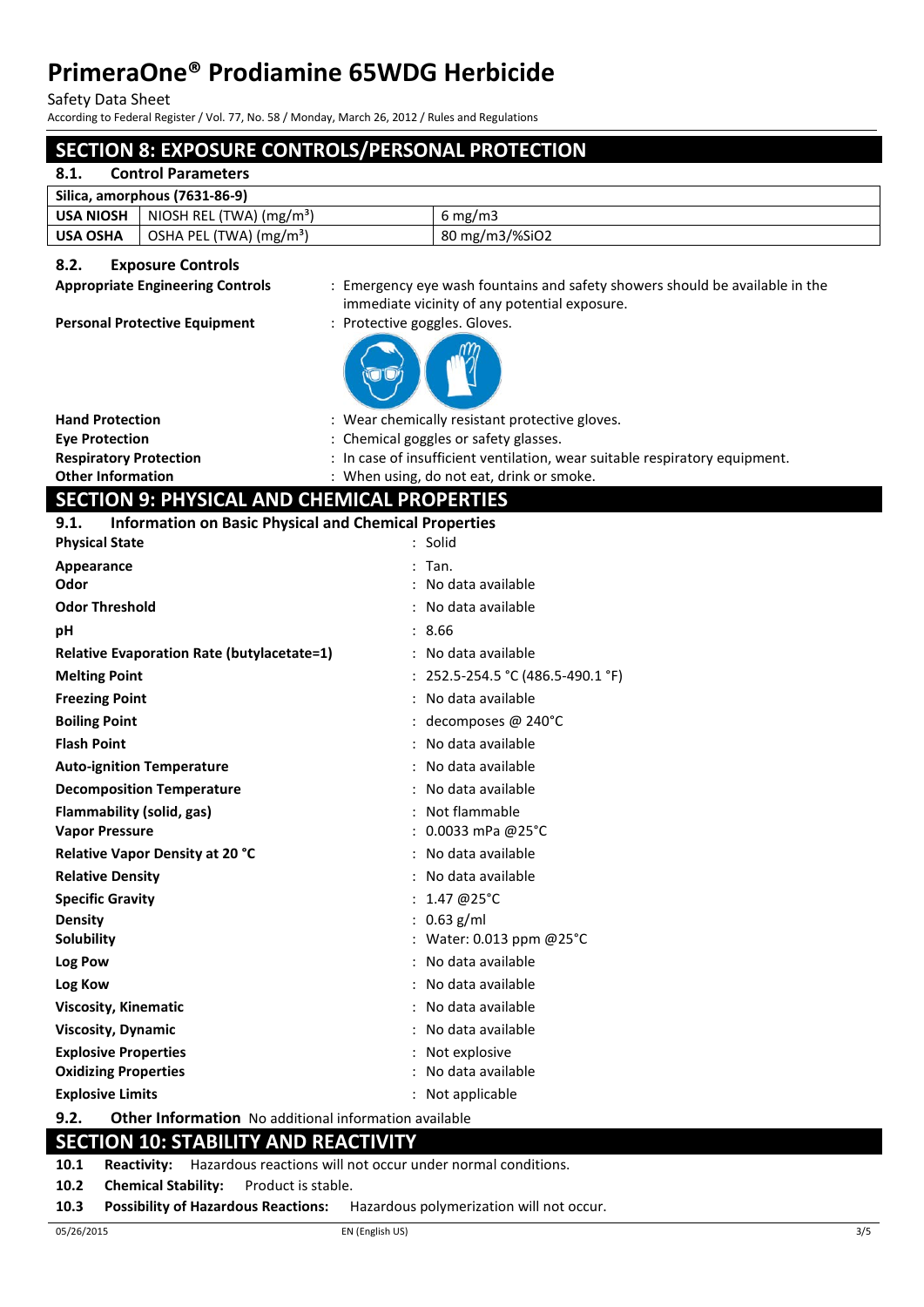Safety Data Sheet

According to Federal Register / Vol. 77, No. 58 / Monday, March 26, 2012 / Rules and Regulations

| 10.4                            | <b>Conditions to Avoid:</b> Direct sunlight. Extremely high or low temperatures. |                                                                                                       |  |  |
|---------------------------------|----------------------------------------------------------------------------------|-------------------------------------------------------------------------------------------------------|--|--|
| 10.5                            | <b>Incompatible Materials:</b> Strong acids. Strong bases. Strong oxidizers.     |                                                                                                       |  |  |
| 10.6                            |                                                                                  | Hazardous Decomposition Products: Carbon oxides (CO, CO2). Sulfur oxides. Silicon oxides.             |  |  |
|                                 | <b>SECTION 11: TOXICOLOGICAL INFORMATION</b>                                     |                                                                                                       |  |  |
|                                 | 11.1. Information On Toxicological Effects                                       |                                                                                                       |  |  |
|                                 | : Not classified<br><b>Acute Toxicity</b>                                        |                                                                                                       |  |  |
|                                 |                                                                                  | Silica, amorphous: Dusts in high concentrations may cause skin, eye and respiratory tract irritation. |  |  |
|                                 | <b>Skin Corrosion/Irritation: Not classified pH: 8.66</b>                        |                                                                                                       |  |  |
|                                 | Serious Eye Damage/Irritation: Causes serious eye damage. pH: 8.66               |                                                                                                       |  |  |
|                                 | <b>Respiratory or Skin Sensitization: Not classified</b>                         |                                                                                                       |  |  |
|                                 | <b>Germ Cell Mutagenicity: Not classified</b>                                    |                                                                                                       |  |  |
| Carcinogenicity: IARC Group 2B  |                                                                                  |                                                                                                       |  |  |
| Silica, amorphous (112926-00-8) |                                                                                  |                                                                                                       |  |  |
|                                 | <b>IARC</b> group                                                                | 3                                                                                                     |  |  |
|                                 |                                                                                  |                                                                                                       |  |  |

**Reproductive Toxicity**: Not classified

**Specific Target Organ Toxicity (Single Exposure)**: Not classified

Silica, amorphous: Skin, eye, respiratory tract

**Specific Target Organ Toxicity (Repeated Exposure):** Not classified

**Aspiration Hazard:** Not classified

**Potential Adverse Human Health Effects and Symptoms:** Causes serious eye damage.

**Symptoms/Injuries After Inhalation:** Dust of the product, if present, may cause respiratory irritation after an excessive inhalation exposure.

**Symptoms/Injuries After Skin Contact:** May cause an allergic reaction in sensitive individuals. May cause skin irritation. **Symptoms/Injuries After Eye Contact:** Causes serious eye damage.

**Symptoms/Injuries After Ingestion:** May be harmful if swallowed.

# **SECTION 12: ECOLOGICAL INFORMATION**

**12.1. Toxicity**

Not applicable

**12.2. Persistence and Degradability**

| PrimeraOne® Prodiamine 65WDG Herbicide    |                  |  |
|-------------------------------------------|------------------|--|
| <b>Persistence and Degradability</b>      | Not established. |  |
| 12.3.<br><b>Bioaccumulative Potential</b> |                  |  |
| PrimeraOne® Prodiamine 65WDG Herbicide    |                  |  |

**Bioaccumulative Potential Not established.** Not established.

**12.4. Mobility in Soil** No additional information available

## **12.5. Other Adverse Effects**

**Other Information** : Avoid release to the environment.

# **SECTION 13: DISPOSAL CONSIDERATIONS**

#### **13.1. Waste treatment methods**

**Waste Disposal Recommendations:** Dispose of waste material in accordance with all local, regional, national, and international regulations.

# **SECTION 14: TRANSPORT INFORMATION**

#### **14.1 In Accordance with DOT**

| <b>Proper Shipping Name</b>  |          | : ENVIRONMENTALLY HAZARDOUS SUBSTANCES, SOLID, N.O.S. |
|------------------------------|----------|-------------------------------------------------------|
| <b>Hazard Class</b>          | : 9      |                                                       |
| <b>Identification Number</b> | : UN3077 |                                                       |
| Label Codes                  | : 9      |                                                       |
| <b>Packing Group</b>         | : III    |                                                       |
| <b>ERG Number</b>            | : 171    |                                                       |

#### **14.2 In Accordance with IMDG**